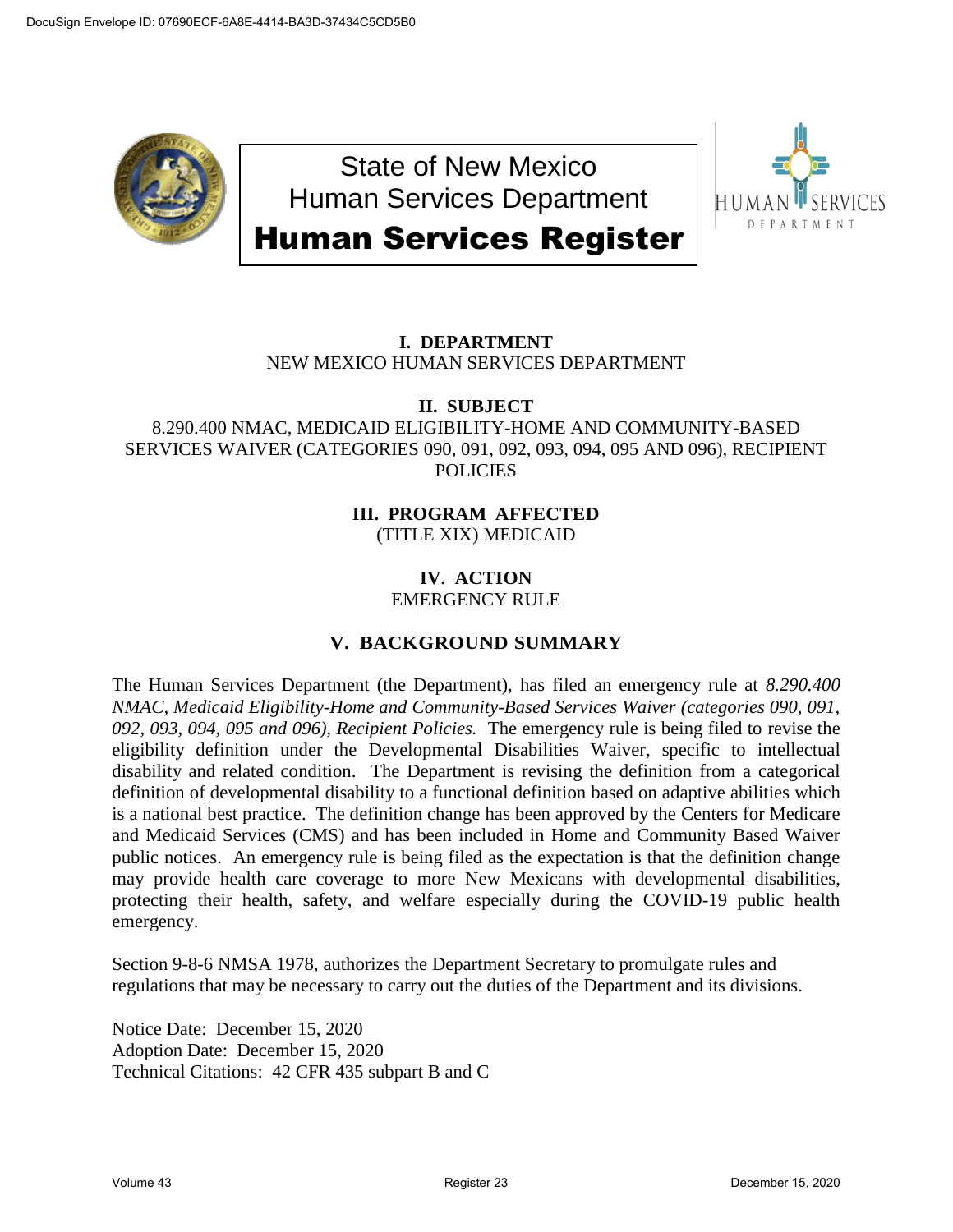#### **The Department has amended the rule as follows:**

#### **8.290.400 NMAC**

Section 7 was revised to delete the word "specific."

Section 8 is revised to include the Department's current mission statement.

Section 10 pertaining to the Developmental Disabilities Waiver was revised to add language regarding what constitutes an "intellectual disability."

Specific language was added to intellectual disability to define general intellectual functioning as the results obtained by assessment with one or more of the individually administered general intelligence tests developed for the purpose of assessing intellectual functioning. Significantly sub-average is defined as an intelligence quotient (IQ) of 70 or below. Adaptive behavior is defined as the effectiveness or degree with which individuals meet the standards of personal independence and social responsibility expected for age and cultural group. The developmental period is defined as the period of time between birth and the 18<sup>th</sup> birthday.

Revisions were made to add language as to what constitutes a "related condition" and delete language that was no longer applicable.

Language was added to define related condition as attributable to a condition, other than mental illness, found to be closely related to an intellectual disability (ID) because this condition results in limitations in general intellectual functioning or adaptive behavior similar to that of persons with an intellectual disability and requires similar treatment or services.

A related condition is manifested before the person reaches age twenty-two (22) years; is likely to continue indefinitely and results in substantial functional limitations (Adaptive Behavior scores less than or equal to 70) in three or more of the following areas: self-care, receptive and expressive language, learning, mobility, self-direction, capacity for independent living, and economic self-sufficiency.

#### **VI. RULES**

These amendments will be contained in 8.290.400 NMAC. The emergency register and rule languages are available on the HSD website at:

<https://www.hsd.state.nm.us/LookingForInformation/registers.aspx>. If you do not have internet access, a copy of the final register and rules may be requested by contacting the Medical Assistance Division at (505) 827-1337.

#### **VII. EFFECTIVE DATE**

This rule will have an effective date December 15, 2020.